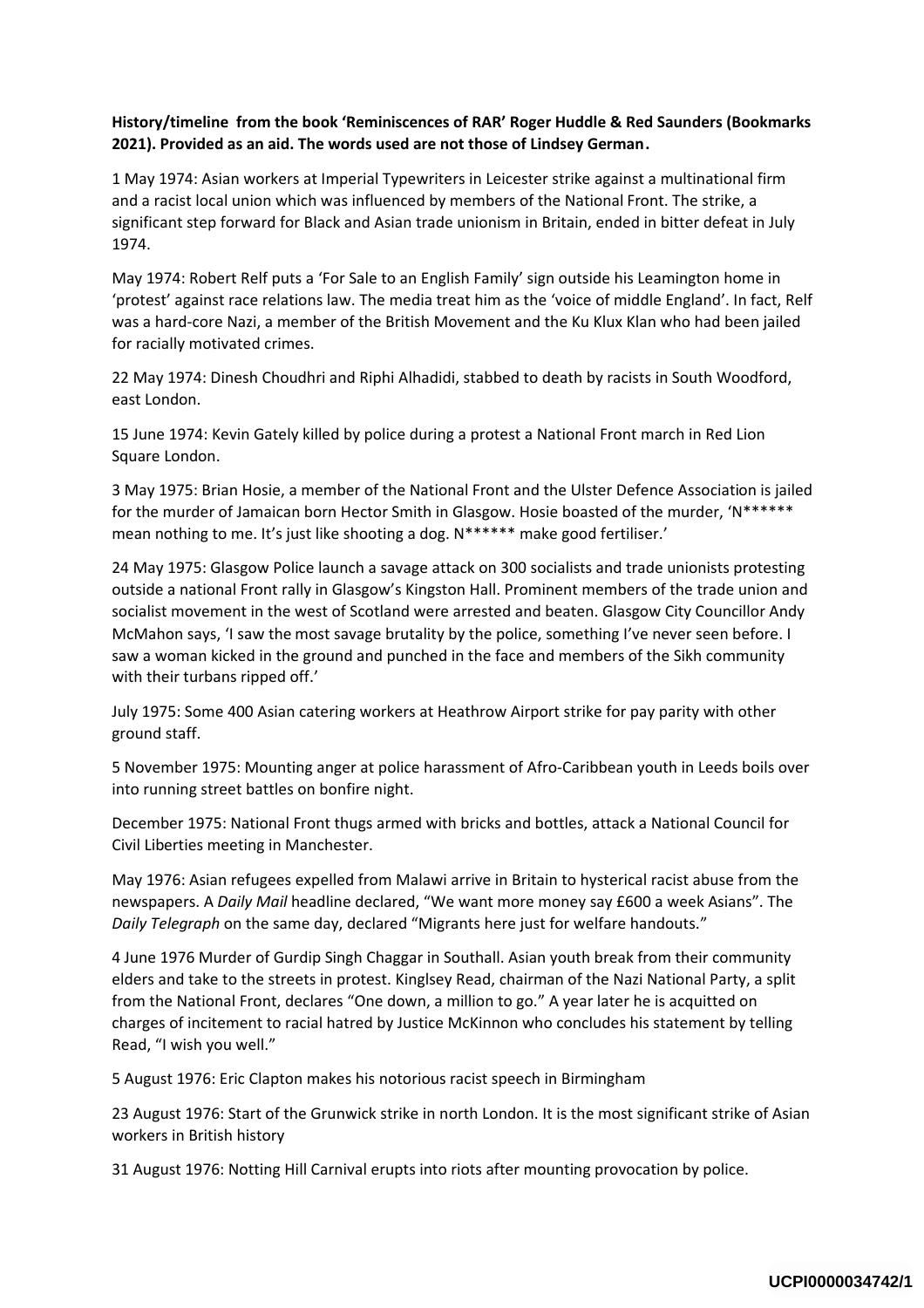September 1976: *New Musical Express*, *Sounds*, *Melody Maker* (music newspapers) and the *Socialist Worker* publish letter that calls for formation of Rock Against Racism.

November 1976, Rock Against Racism's first ever gig, featuring Carol Grimes, in the Princess Alice pub in east London

10 December 1976: second RAR gig at London's Royal College of Art, featuring Matumbi, Limousine and Carol Grimes.

23 April 1977: National Front march in Wood Green, north London. Anti-fascists attack the march. Tory-run Gravesend Council in Kent bans a Sikh festival.

May 1977: National Front attract 119,063 votes in the Greater London Council election and almost 15,000 in Leicester. In Blackburn, the breakaway Nazi organisation, the National Party field eight candidates and win an average 40 percent of the vote.

May 1977, heavily-armed police launched raids on the homes of 60 young black people in Lewisham in south east London. It was the Met's operation "PNH"—"Police N\*\*\*\*\* Hunt". Twenty one people were charged with conspiracy to steal. The raids were part of a campaign against street crime as politicians, the police and the press sought to label black people as "muggers".

May 1977: RAR produces its first copy of Temporary Hoarding for a Mayday gig at the Roundhouse

13 June 1977: Start of a week of mass pickets at Grunwick

23 June: Arthur Scargill leads thousands of Yorkshire miners on the Grunwick picket line

13 August 1977: The battle of Lewisham sees 5,000 local people smash a National Front march through a multicultural area of London.

8 October 1977: Greater Manchester police mobilise 9,000 officers to protect National Front march in Levenshulme. Some 3,000 officers escort NF National Organiser Martin Webster on a 500 metre 'one-man march' in Hyde, where the Nazis had been banned from demonstrating.

November 1977: Launch of the Anti-Nazi League.

December 1977: Chief Constable of Durham Police invites National Front leader Martin Webster to address officers on the subject of 'Law and Order'.

January 1978: Margaret Thatcher, her opinion poll ratings falling, makes her play for the racist vote, saying on ITN's World in Action programme, "…people are rather afraid that their country might be rather swamped by people with a different culture."

21 April 1978: 10-year-old Kenneth Singh stabbed to death yards from his east London home

30 April 1978: First RAR-Anti Nazi League carnival in Victoria Park, East London with X-Ray Specs, Steel Pulse, Tom Robinson band and the Clash. Some 80,000 march seven miles from Trafalgar Square to the gig.

4 May 1978: Asian textile worker Altab Ali murdered near Brick Lane on his way home from work.

14 May 1978: 18,000 demonstrate against the racist murder of Altab Ali

11 June 1978: Nazi gangs rampage down Brick Lane in the heart of east London's Asian community.

18 June 1978: 7,000 join protest at racist attacks in east London.

30 June 1978: Some 500 march in silence after murder of Ishaq Ali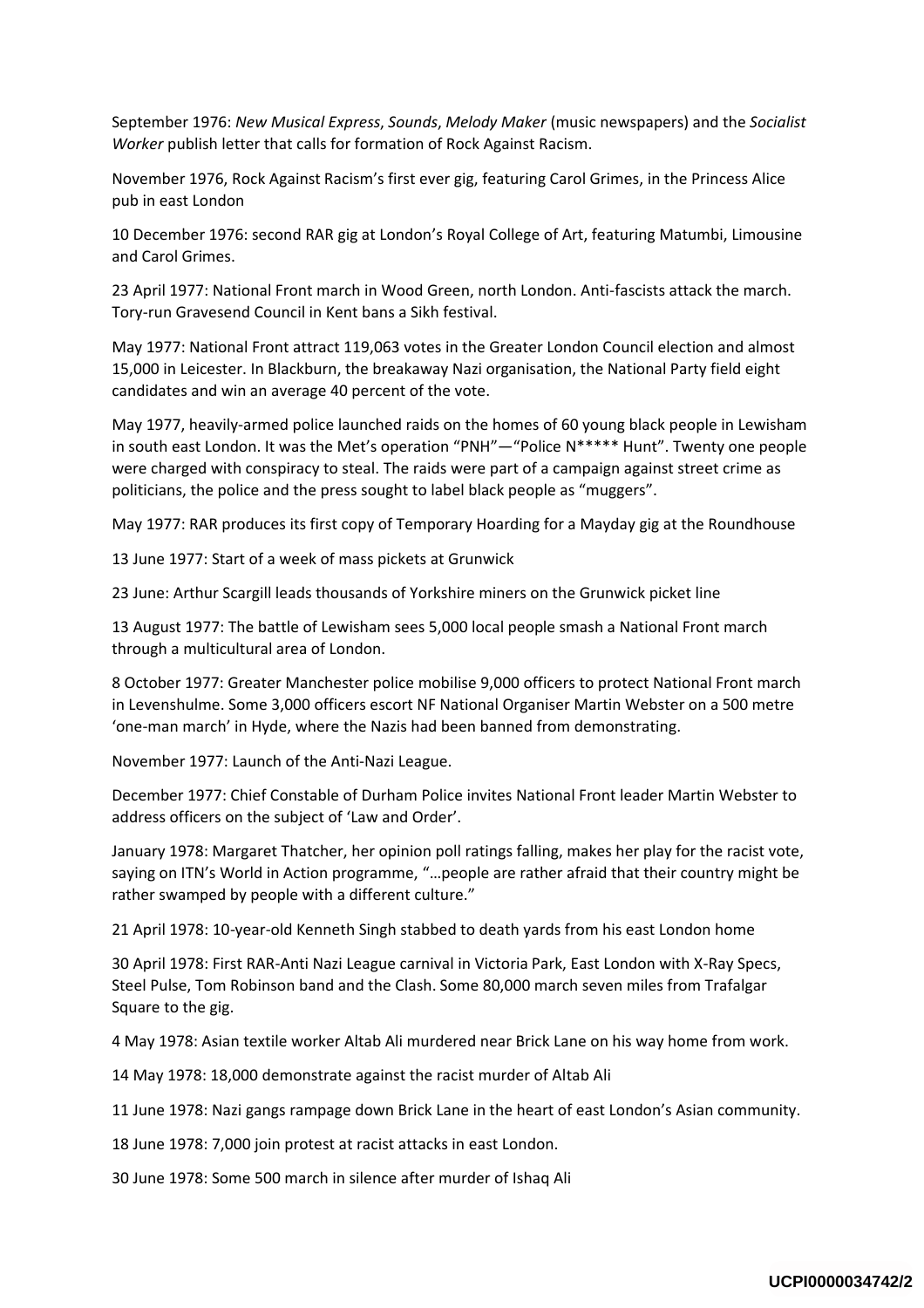14 July 1978: Grunwick strike committee, abandoned by their union and the TUC, calls off the strike.

15 July 1978. Rock against Racism Northern Carnival, Alexandra Park, Manchester. Graham Parker and the Rumour, Steel Pulse, Buzzcocks, Exodus and China Street. Graham Parker and the Rumour play a RAR gig in the city as a warm-up, two days before.

24 September 1978: Second London RAR-Anti Nazi League carnival in Brockwell Park, south London with Aswad, Sham 69, Misty in Roots, Elvis Costello & the Attractions

10 December 1978: Racist murder of Michael Ferreira, an 18-year-old Guyanese mechanic in Stoke Newington

December 1978: The number of RAR events organised since launch tops 300 local concerts and five carnivals.

March 1979: 'Militant Entertainment Tour' launches, involving 40 bands at 23 concert

14 April 1979: 'Militant Entertainment Tour' climaxes at Alexandra Palace with Aswad, Angelic Upstarts, John Cooper Clarke, Dambala, The Ruts, and the Leyton Buzzards

20 April 1979: Police deploy 2,000 officers, including 60 mounted officers to 'protect' a National Front election rally in Islington Town Hall, north London from 300 counter demonstrators. Police refuse non-National Front members access to the meeting.

21 April 1979: Police deploy 5,000 officers from 21 forces to protect 1,100 Nazis who hold a march to a National Front election rally in a girls' school. 2,000 counterdemonstrators are chased by police with dogs onto the university campus.

23 April 1979: Police deploy 2,700 officers to protect National Front election meeting in Southall, west London and run riot in a predominantly Asian area. ANL supporter Blair Peach killed by police in Southall, west London, during a general election campaign anti National Front protest. Clarence Baker, manager of Rock Against Racism stalwarts Misty in Roots is savagely beaten in the band's headquarters, left with a blood clot on the brain and hospitalised for 15 days. The band's equipment was trashed by rampaging police. Some 345 people were arrested during the protest.

25 April 1979: Metropolitan Police deploy 4,000 officers (with 3,000 held in reserve) to protect a National Front election rally at Newham Town Hall, east London, attended by 400 Nazi supporters.

28 April 1979: Police deploy 5,000 officers to protect National Front election meeting in West Bromwich.

28 April 1979: Metropolitan Police refuse permission for anti-racist march to pass the National Front headquarters. Some 8,000 officers deployed to marshal a 4,000-strong protest.

30 April 1979: Police deploy 1,000 officers to stop 200 protesters disrupting National Front election rally in Bradford

13 & 14 July 1979: Southall Kids Are Innocent gig at London's Rainbow theatre with Misty, The Ruts, The Pop Group, Pete Townshend, Bongo Danny, Aswad, The Members and The Clash.

January 1980: Major internal split in the Nazi National Front between traditional Nazis and would-be modernisers. NF would-be Fuhrer John Tyndall says 'unfavourable publicity' generated by the Anti-Nazi League and Rock Against Racism were key reasons for the NF's decline and he resigns from the organisation.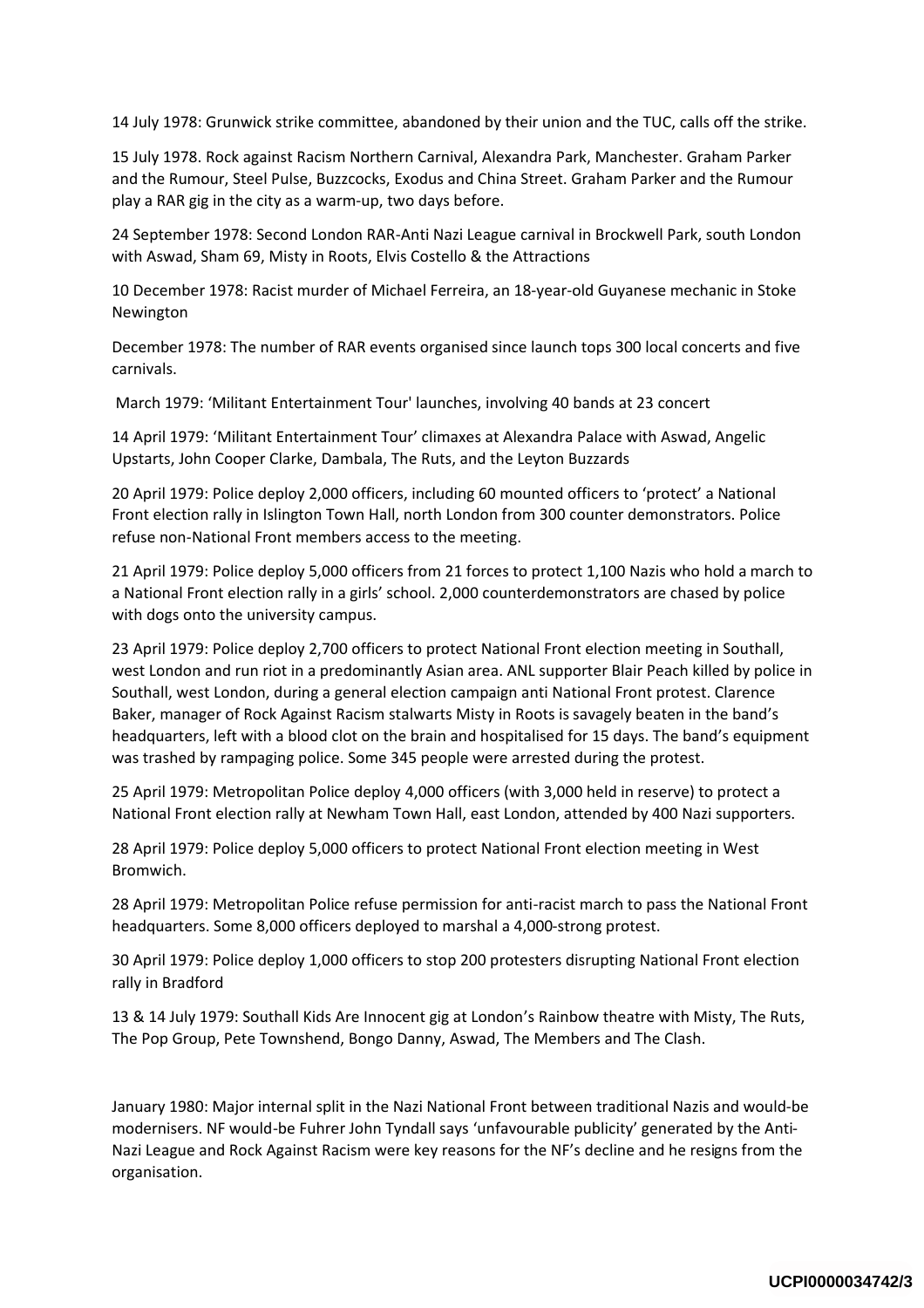2 March 1980: Thousands of anti-Nazi activists force police to reroute National Front demo in Lewisham

15 March 1980: National Front march in Glasgow banned after mass pressure from anti-racists and the Labour movement. 100 Loyalist NF supporters try to march. A Labour movement social club and bookshop are burnt out by Nazis in revenge.

2 April 1980: Police harassment in St. Pauls area of Bristol finally provokes backlash when they raid the Black and White Café to arrest its owner. The dam bursts and police are forced to withdraw from the area

20 April 1980: NF 'secret' march in Lewisham met by 2,000 anti-Nazi opponents.

26 April 1980: 300 National Front supporters attempt to march in Corby, called under the slogan British jobs for British workers. Protected by 2,000 police, they are harassed by protestors shouting 'where were you when they closed the steel works at the Nazis and were bricked by local youth.

30 April 1980: Anti-Nazi League march in Bristol against police violence attracts 700.

27 May 1980: Inquest into the death of Blair Peach returns a verdict of misadventure, resulting in a public outcry.

21 June 1980: A series of racist attacks in Small Heath Birmingham prompts a 500-strong protest march.

June 1980: Hard core Nazi British Movement start organising in Rochdale

July 1980: Metropolitan Police station 150 Special Patrol Group officers, it's elite 'heavy squad' in Brixton. SPG officers are used to harass local unemployed youth and to threaten civil servants on a picket line fighting victimisation of shop stewards.

17 July 1980: Ali Atab Beg stabbed to death in East Ham High Street by four racist youths. The murder followed on the heels of a speech in nearby Hornchurch by Enoch Powell and a spate of attacks on black students and teachers at nearby Plashet School. The murders prompt the foundation of the Newham Youth Movement, spearheaded by militant local Asian youth. The death of Ali Atab Beg is the fifth murderous attack on black and Asian youth in east London in five years.

17 August 1980 NF plan to march in West Bromwich under the slogan British jobs for British workers thwarted by mass mobilisation. Small Nazi march eventually takes place in Nuneaton after ANL mobilise thousands

25 October 1980: 300 members of the British Movement march through Welling, south east Londonshepherded around the back streets by police in the face of a large counter demonstrations

November 1980: Nazis make concerted drive to attract football supporters. At Chelsea home games, several hundred thugs chant 'there's only one Adolf Hitler' and sing 'super Nazis from the bridge', to the tune of Rod Stewart's sailing

November 1980: Anti-Nazi League relaunched in wake of rising racist violence in UK and wave of international Nazi terror attacks including the Bologna station bombing which killed 85 and attacks on a Paris Synagogue which killed 2 people and a fascist terrorist attack in Munich, which killed 14 people.

23 November 1980: British Movement calls its first national demo, near Paddington station. Promising 2,000 the new Nazi organisation get 500. They are protected by 3,000 police. Rival Nazi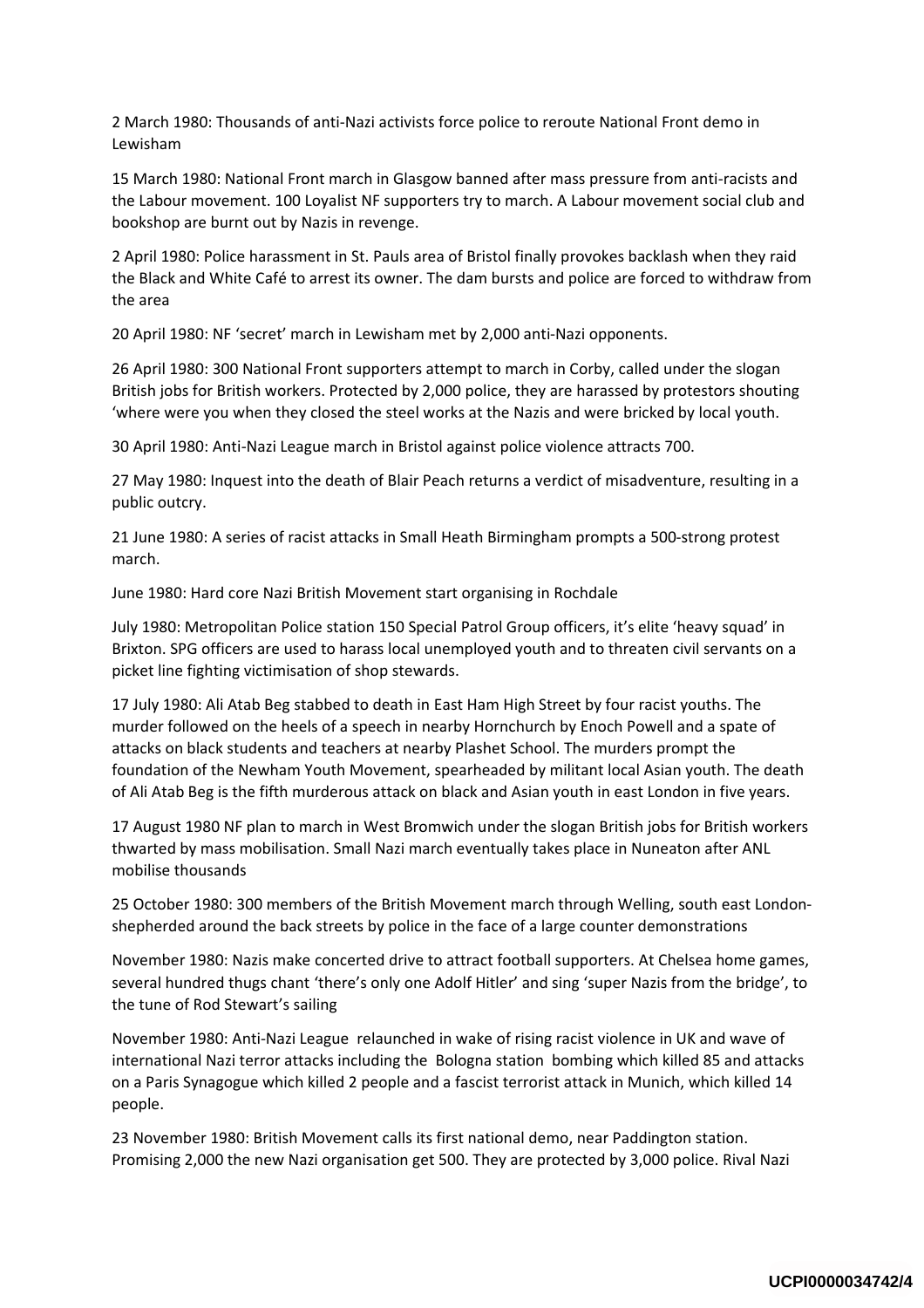marches take place elsewhere. The National Front mobilise 200 in Bolton, protected by 2,000 police and in nearby Chorley 80 New National Front protected by police also march

18 January 1981: New Cross Fire kills 13 young black people in a party. Police indifference to the tragedy turned grief into rage.

2 March 1981: Some 15,000 march from Deptford to central London to protest at both the deaths and the police and media handling of the New Cross fire. The march ends in clashes with the police.

January 1981: Tories' racist Nationality Act becomes law.

28 March 1981, Enoch Powell —then an Ulster Unionist MP, but still an influence on the Conservative Party — gives speech of a "racial civil war" in Britain.

10 April 1981: Rioting in Brixton begins after mounting anger at policing – particularly targeted at Black youth in what was officially called by the Metropolitan Police Operation Swamp – a reference to Margaret Thatcher's notorious 1978 statement -. In Brixton, over six days, 120 plain-clothes officers stopped 943 people, arresting 118 — predominantly Black youths.

10 April 1981: Malcolm Chambers, a young black man, murdered in Swindon in what was described as an 'anti-black riot'.

11 April 1981 Brixton rioting intensifies. Petrol bombs extensively used by local youth. Some 279 police injured, uncounted numbers of protesters, 30 buildings destroyed by fire.

12 April 1981: More violent confrontations in Brixton between police and local black and white youth.

18 April 1981: Satnam Singh Gill a 20-year-old student is murdered by racists in broad daylight in Coventry city centre.

June 1981: Lynval Golding, guitarist of the Specials is brutally attacked by racists outside a London gig.

2 July 1981: Home of Kahn family in Walthamstow set ablaze. Mrs Kahn and three children die. Mr Kahn is severely burned.

3 July 1981: East London fascists March through Southall, in west London, smashing Asian-owned shops on their way to a gig by Nazi supporting bands at the Hamborough Tavern. Asian youth fight back by driving the Nazis into the pub. Police respond by attacking the Asian community.

3 July 1981: Liverpool police harassment of the black community flares into confrontation that escalated over the following days.

4 July 1981: The Specials, Misty, Aswad and the Au Pairs play the RAR-ANL Northern Carnival Against Racism, in Potternewton Park Leeds.

7 July 1981: Police in Toxteth, Liverpool fire CS gas at unemployed rioters. It is the first ever use of tear gas in mainland Britain.

10 July, 1981: Ghost Town by the Specials is number one single.

11 July 1981, the "Bradford 12" — a group of Asian youths, members of the "United Black Youth League" — were arrested for manufacturing petrol bombs, allegedly to protect their community from a threatened attack. At the subsequent trial, they were acquitted by a jury, on the grounds of self-defence.